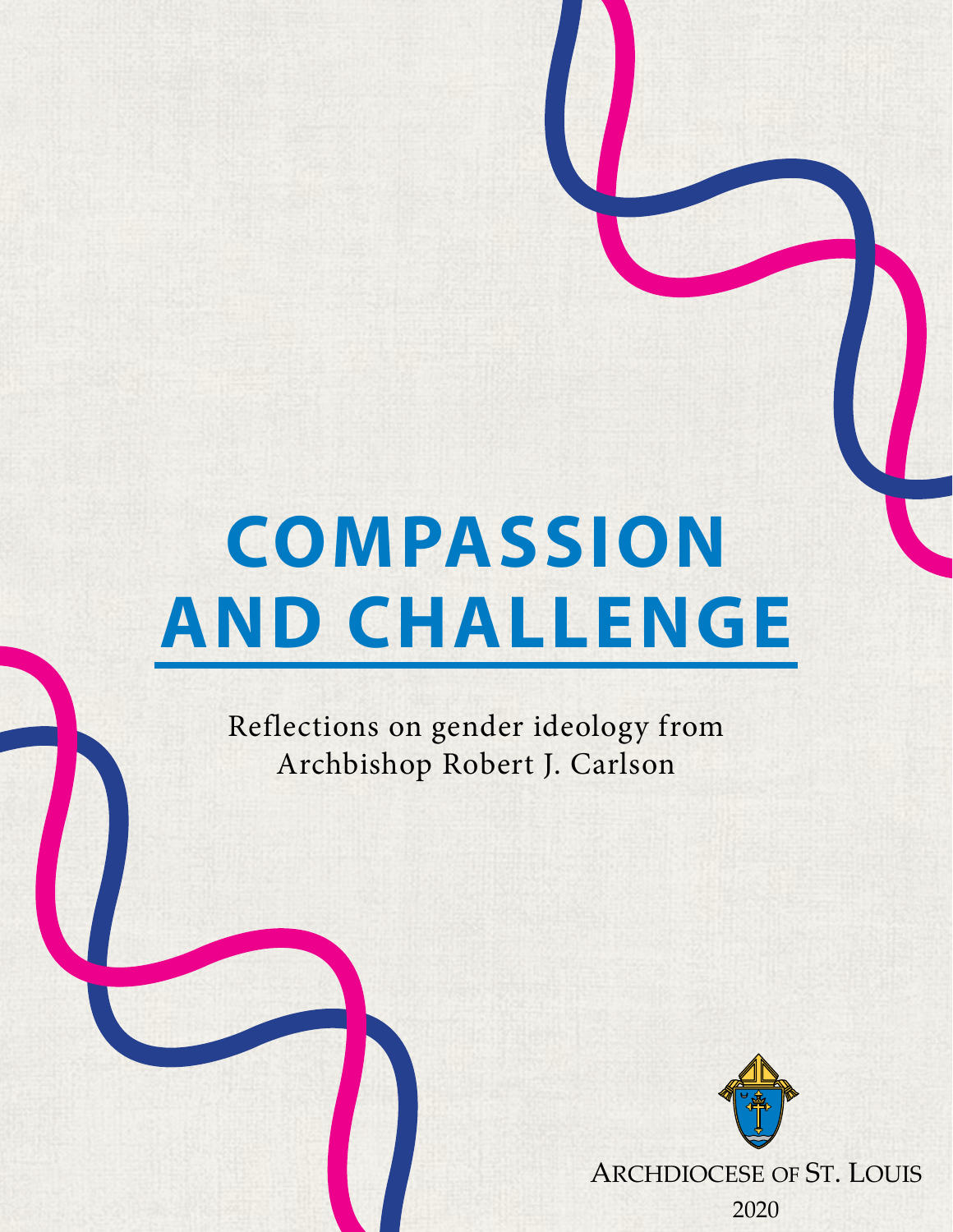#### **Dear Brothers and Sisters in Christ,**

The bishops of Iowa, Missouri, Nebraska, and Kansas traveled to Rome in January of 2020 to meet with the Holy Father, Pope Francis.

While we were with him he affirmed that abortion is the pre-eminent moral issue of our time. But he added that another problem today is transgender theory/gender ideology, and he asked us to address it.

In response to his request I'd like to articulate some thoughts. I do not intend to give a comprehensive treatment of the issue here. But it is a growing concern, and I want to address some of its principal aspects.

Sincerely in Christ,

tobolu

**Most Rev. Robert J. Carlson Archbishop of Saint Louis**

June 1, 2020

Feast of the Blessed Virgin Mary, Mother of the Church

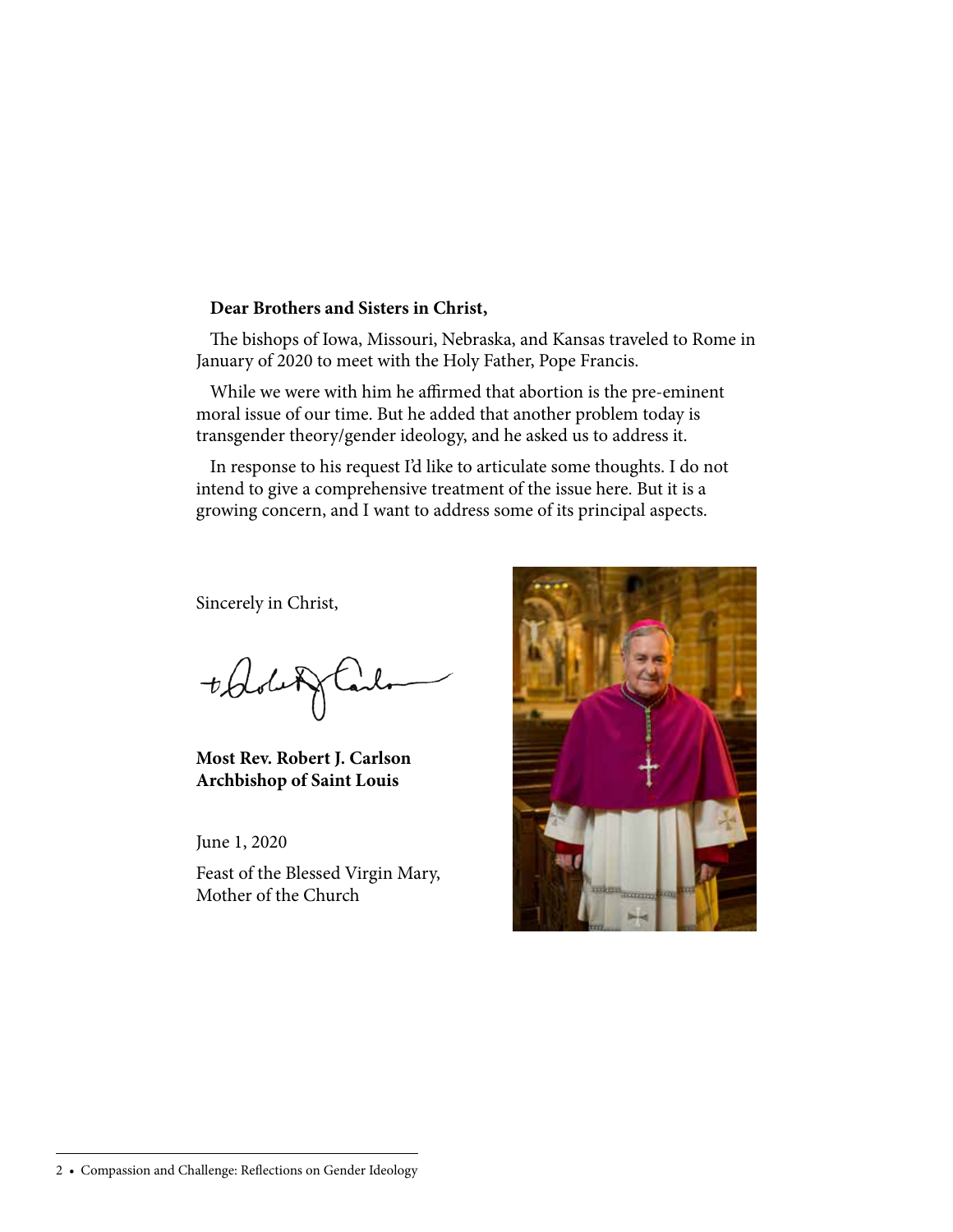## **COMPASSION AND CHALLENGE**

#### **COMPASSION**

The first Sunday after Easter is Divine Mercy Sunday. It's a liturgical pivot point, and it provides a lesson in discipleship. For a week after Easter we simply experience the power of the Risen Jesus. Every day is treated as Easter; the Gospels tell of one resurrection appearance after another. Then we pivot. After drinking deeply from the power of his risen love we're called to bring that love to the hurts of the world.

One of those hurts today concerns gender ideology.

Rather than speak first about a cultural movement, however, I want to speak first about individuals who are questioning their identity, and individuals who consider themselves as having a gender identity at odds with their biological sex.

The first thing we're called to do there is not to offer criticism but compassion. To wrestle with our identity, and to wonder about the meaning of our maleness and femaleness, is a common human experience. In addition, those who are questioning their identity, and those who consider themselves as having a gender identity at odds with their biological sex, are at risk for a whole series of poor health outcomes. They experience higher rates of anxiety, depression, and substance abuse, and have a much higher rate of suicide attempts than the general population. They are uniquely vulnerable.

Knowing these things, what should be our first reaction? The first thing we need to do is not to draw away in suspicion, fear, or condemnation, but to lean in with compassion. And we need to make it clear that violence against any of our brothers or sisters is unacceptable.

If you're uncomfortable with your biological sex, or if you consider yourself as having a gender identity at odds with your biological sex, here's the first thing I want you to know: God loves you. He loves you right where you are. He has a plan for you.

Think about Zacchaeus: he was a tax collector, and Jesus stayed at his house. Think about the Samaritan woman: she had previously had 5 husbands, and was now living with a man who was not her husband. Jesus initiated a conversation with her, and asked her to give him a drink. Think about Peter: he betrayed Jesus – three times! Jesus reached out to walk and talk with him. In each case Jesus didn't draw away, he drew closer.

But, you might say: "Those were cases of sin, and sin freely chosen. What we're talking about here is different." And that's right. What we're talking about here is, first, before any action is even taken, a condition people experience, which is not the same as a sin, and a condition most people experience as not freely chosen.

So it's important to say something more: Jesus also reached out to people who experienced conditions that were not sins, and that were not freely chosen. In just two chapters of the Gospel of Matthew (chapters 8-9) Jesus reaches out to a leper, a paralytic, a woman with a fever, a woman with a hemorrhage, two blind men, and many others with conditions they did not choose. The list can be multiplied by looking at the rest of the Gospels.

Whether we're talking about sins we have freely chosen or conditions we have not the Gospels make it very clear: whatever our hurt is, Jesus came for the hurt. He doesn't draw away there, he draws closer.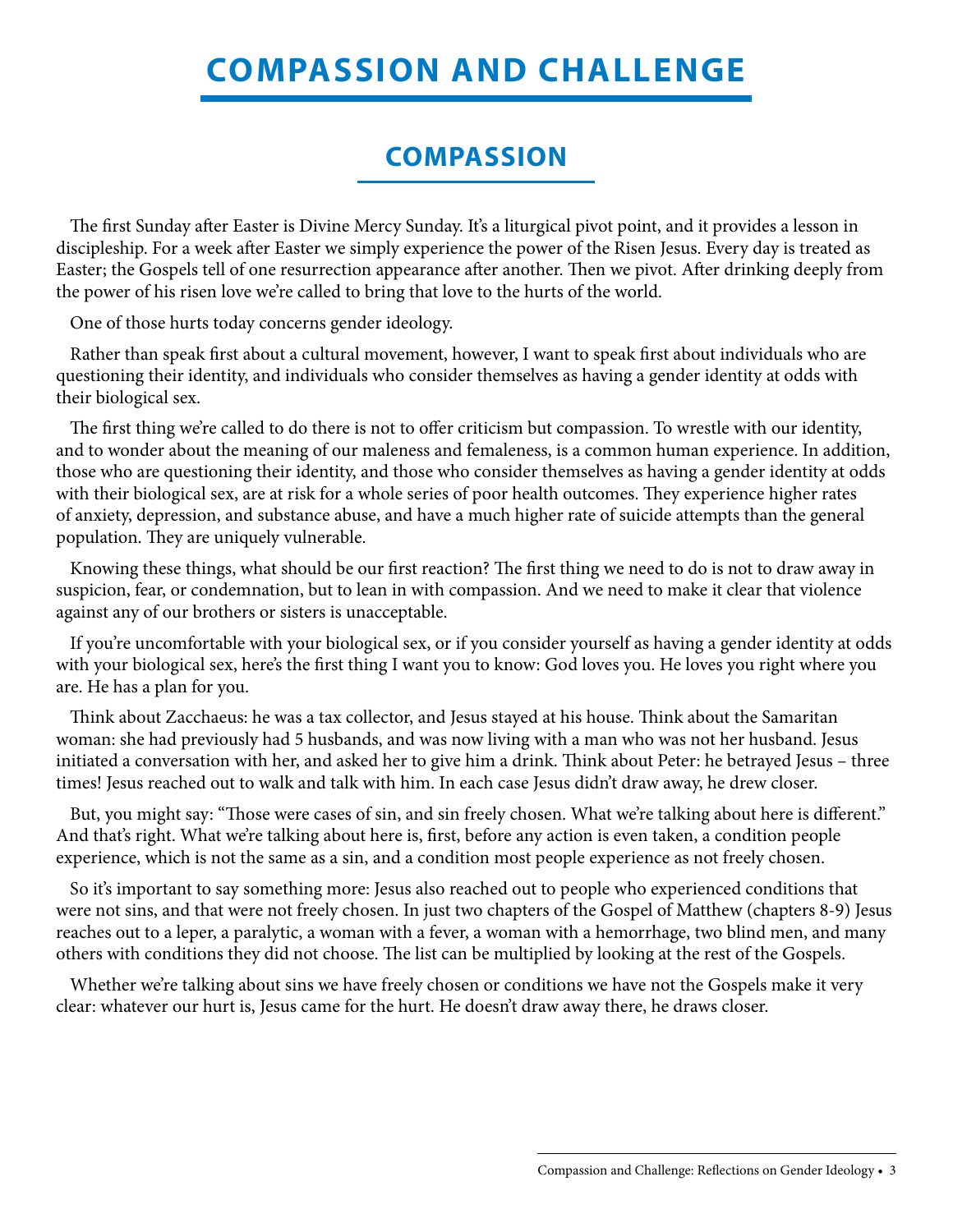#### **CHALLENGE**

But if compassion is the first (and the last) thing to say, it's not the only thing to say.

We are beloved sons and daughters of God in our best and worst moments. And when Jesus comes to us with a word of compassion, he always comes with a word of challenge too. Yes, he loves us where we are; that doesn't mean he simply affirms or celebrates where we are. When the Rich Young Man came to ask about eternal life Jesus both welcomed him and challenged him (see Mark 10). He does so repeatedly with various people he encounters in the Gospels. We have to expect him to do the same with us. The welcome and the challenge are both expressions of his love.

The basic challenge on this topic is articulated by Jesus when he says "Have you not read that from the beginning the Creator made them male and female?" (Matt. 19:4). God made us male and female. God also made us as a union of body and soul. God has a purpose and a plan in giving us the male or female body we have<sup>1</sup>.

How we live our masculine and feminine identity is certainly diverse, and there needs to be room for that. There's a wide variety of personalities, and they don't always fit gender-stereotypes. But that doesn't mean being male or female is negotiable, or that sex and gender can be separated. Being male or female is written into every cell of our body, and is part of the body-soul unity that we are.

And that's the root issue. Gender ideology maintains that sex can be separated from gender. The Catholic understanding of the human person holds that sex and gender cannot be separated, and that there are limits to how we should manipulate our bodies. According to the Catholic understanding there is, and is meant to be, a profound unity in the human person: "In fact it is from [their] sex that the human person receives the characteristics which, on the biological, psychological and spiritual levels, make that person a man or a woman, and thereby largely condition his or her progress towards maturity and insertion into society." <sup>2</sup>

Based on the unity of the human person, the basic challenge on this matter is articulated by the Catechism of the Catholic Church when it says: "Everyone, man and woman, should acknowledge and accept his sexual identity." 3 Long before gender ideology was a cultural topic, the Catechism had already named the central issue: this is a question of reconciling ourselves to the physical facts of sexual identity, not trying to change the facts according to how we think and feel.

That, in fact, is one of the great tasks of human living: to integrate the powers of our sexual identity into how we live our lives. 4 It's no small task. It's no easy task. But in *his* body Jesus reveals God's plan for *our* bodies.

*In the Eucharist* Jesus reveals that we're called to make a gift of ourselves to others. The complementarity of men's and women's bodies is made to serve that gift, and allows us to give life. When we integrate that truth into our lives we become living symbols of the Eucharist.

*On the Cross* Jesus reveals that self-gift also involves sacrifice. We all have our own ways of making our lives a sacrifice. But we're called to make that sacrifice as a man or as a woman – not to change our bodies, but to follow Jesus in our bodies.

Following Jesus isn't easy. As we take up the task each of us will have our own cross to carry. Sometimes that cross will involve our feelings about our body. If we take up our cross and follow Jesus we'll find the peace that

<sup>1</sup> People with disorders of sexual development who have both male and female biological features represent a unique and separate medical and pastoral case.

<sup>2</sup> Congregation for the Doctrine of the Faith, Persona Humana, paragraph 1.

<sup>3</sup> Catechism of the Catholic Church, 2333.

<sup>4</sup> "Chastity means the successful integration of sexuality within the person and thus the inner unity of man in his bodily and spiritual being…The chaste person maintains the integrity of the powers of life and love placed in him. This integrity ensures the unity of the person." Catechism of the Catholic Church, 2337-2338.

<sup>4 •</sup> Compassion and Challenge: Reflections on Gender Ideology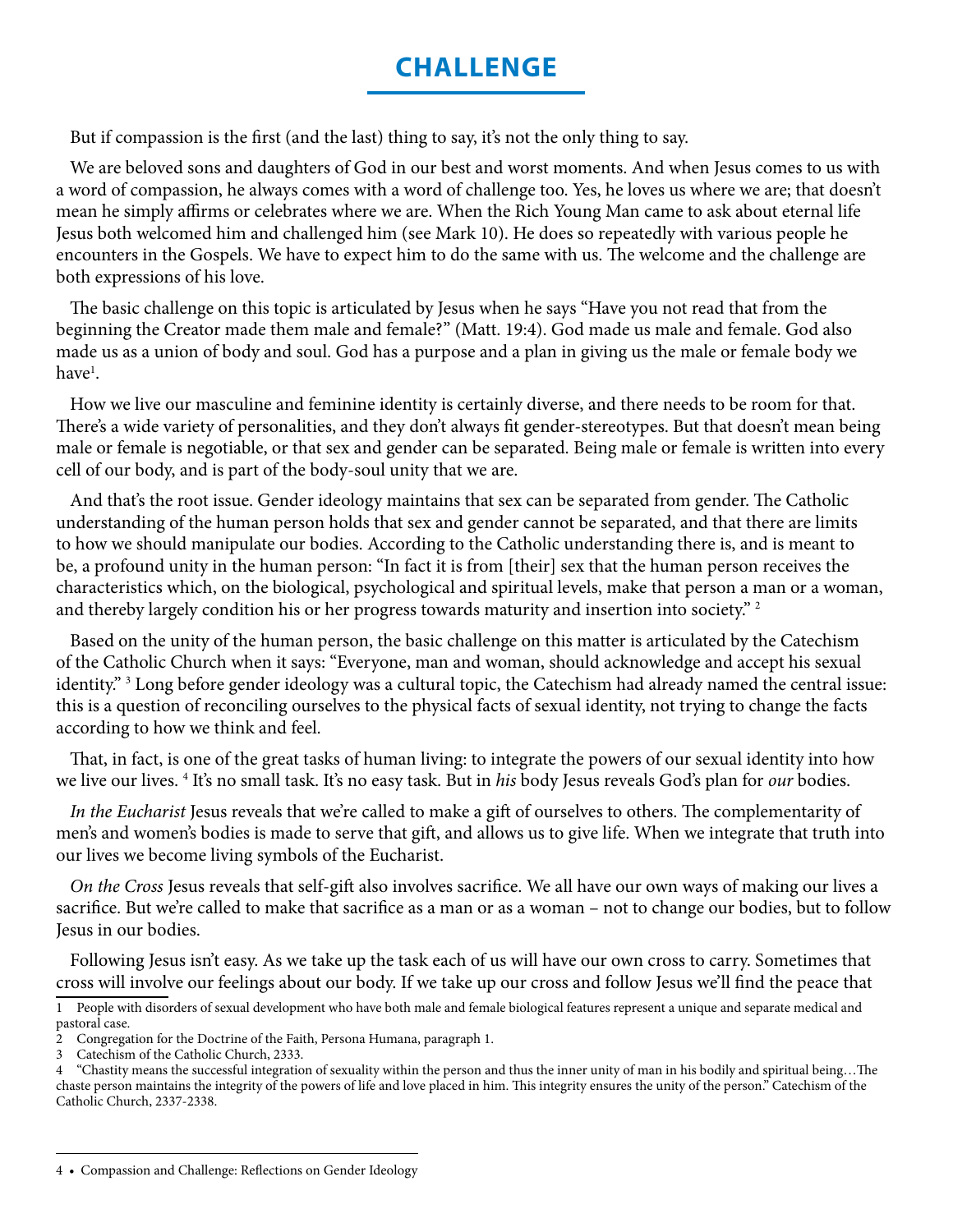only he can give. If we turn away from Jesus our only recourse will be to the wisdom of the world. There's no lasting peace there.

Faced with Jesus' challenge, the Rich Young Man went away sad. Do you ever wonder if he came back? I think part of the reason we never hear is that the ultimate point of the story isn't what happened to *him*. The point is: *I am* the Rich Young Man, Jesus asks something of *me*, and *I* have to decide how to respond. I can walk away sad, or I can embrace his challenge.

But, no matter what I decide, both the compassion and the challenge are expressions of his love.

*"Yet another challenge is posed by the various forms of an ideology of gender that denies the difference and reciprocity in nature of a man and a woman and envisages a society without sexual differences, thereby eliminating the anthropological basis of the family. This ideology leads to educational programs and legislative enactments that promote a personal identity and emotional intimacy radically separated from the biological difference between male and female. Consequently, human identity becomes the choice of the individual, one which can also change over time. ... It needs to be emphasized that biological sex and the socio-cultural role of sex (gender) can be distinguished but not separated."*

#### **POPE FRANCIS, AMORIS LAETITIA, 56**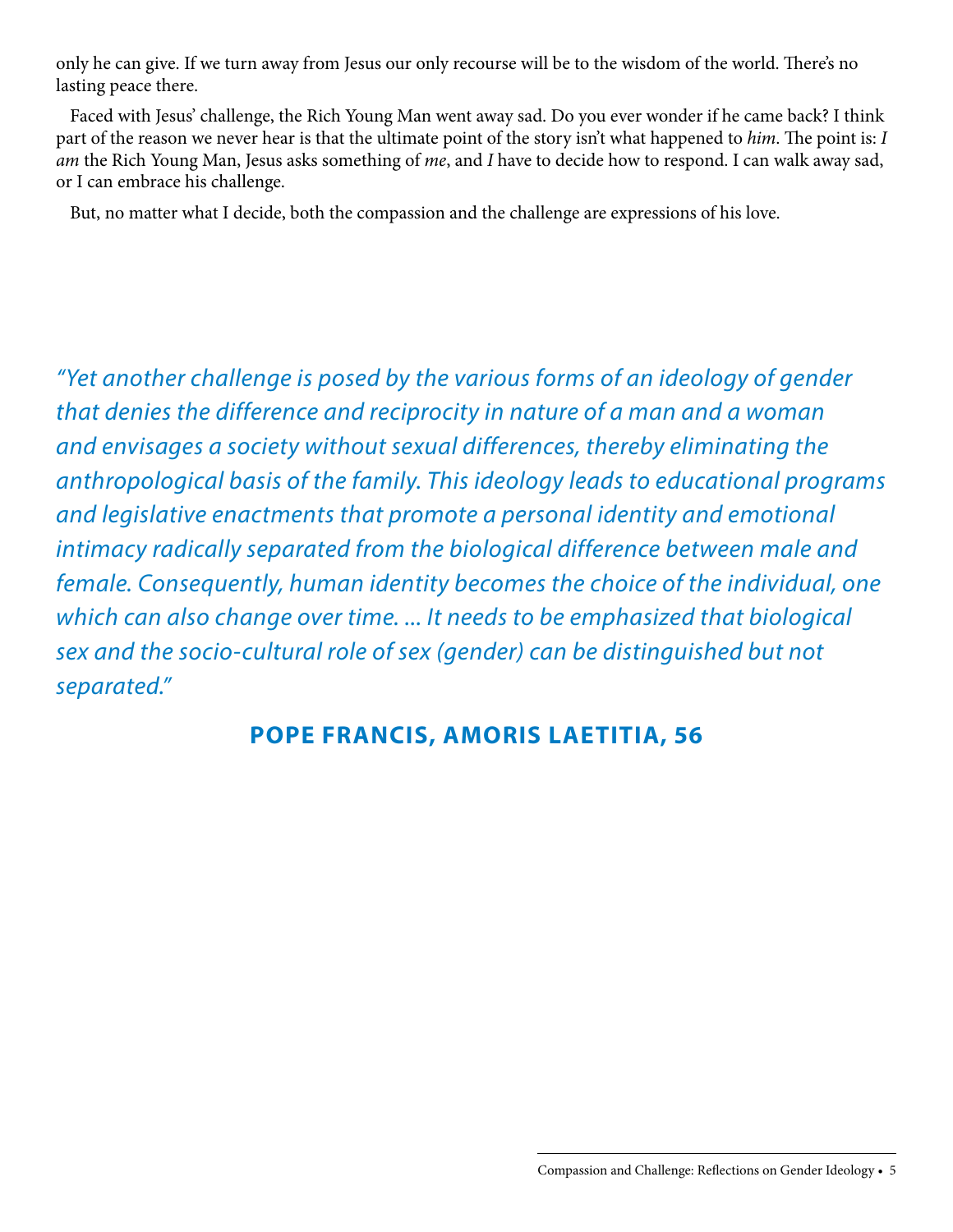# **GENDER IDEOLOGY**

I'd like to say something about the broader cultural trend sometimes called the transgender movement and sometimes referred to as gender ideology.

My first concern here is the underlying philosophy of the movement. It's not a philosophy that's unique to this movement, but it finds particularly clear expression there. That philosophy seems to hold the following things:

- 1. Feelings define our identity: "How you feel is who you are."
- 2. Human integrity means acting on our persistent desires. "I have to be true to myself."
- 3. Anyone who doesn't affirm our feelings and actions hates us.

As Catholics we need to object to each of those ideas.

First: feelings are a *part* of us but they do not *define* us. Thanks be to God they don't! As creatures who are both fallen and graced, we feel a lot of things every day. Following Jesus requires letting our identity guide our feelings, not the other way around.

We are, first and foremost, beloved sons and daughters of God. If we looked only to our feelings we wouldn't know that. Feelings are shifting sand in adults. Those sands shift more readily and more dramatically in children. If we let our feelings define us we wouldn't have a stable identity at all!

Saint Paul knew this struggle, and described it with great psychological clarity:

*What I do, I do not understand. For I do not do what I want, but I do what I hate...The willing is ready at hand, but doing the good is not. For I do not do the good I want, but I do the evil I do not want…For I take delight in the law of God, in my inner self, but I see in my members another principle at war with the law of my mind, taking me*  captive to the law of sin that dwells in my members. Miserable one that I am! Who will deliver me from this mortal *body? Thanks be to God through Jesus Christ our Lord. (Romans 7:15-25)*

We all have our own version of that struggle. But Saint Paul let his identity in Christ guide his feelings, not vice-versa. We can and must do the same, and teach our children to do the same.

**Second: human integrity requires us to** *sift* **our desires, not simply** *follow* **them.** I may want a dozen things before breakfast! We all do. But acting on every desire will lead to personal and social disintegration, not integrity.

The reason is simple: our desires have many sources. Some of them are rooted in our identity as God's sons and daughters. Some are the result of original sin – our inherited fallen condition. Some come from our personal history of sin. Human experience tells us that following our desires sometimes helps us live well and sometimes leads to trouble. Catholic theology simply places that experience against an eternal horizon: acting on our desires sometimes keeps us moving toward Heaven and sometimes does not. Desires are not self-authenticating. Whether or not they move us toward Heaven is the criterion for making decisions.

This is where, frankly, sin has to factor more deeply into our assessment of human experience. For gender ideology a feeling or desire is authentic and good if it is persistent, insistent, and consistent. But any number of examples can tell us that sinful and unhelpful desires – desires and feelings that are contrary to our identity as God's children, and lead us away from Heaven – can be persistent, insistent, and consistent. The persistent existence of a desire is no proof that "God made us this way." Sin and its effects are just as real as God's designs and grace when it comes to analyzing our human experience. Gender ideology gives insufficient attention to the effects of the Fall on human desire. We must give a more searching account.

**Third and last: disagreement is not hatred.** Sometimes people object to our actions precisely because they

<sup>6 •</sup> Compassion and Challenge: Reflections on Gender Ideology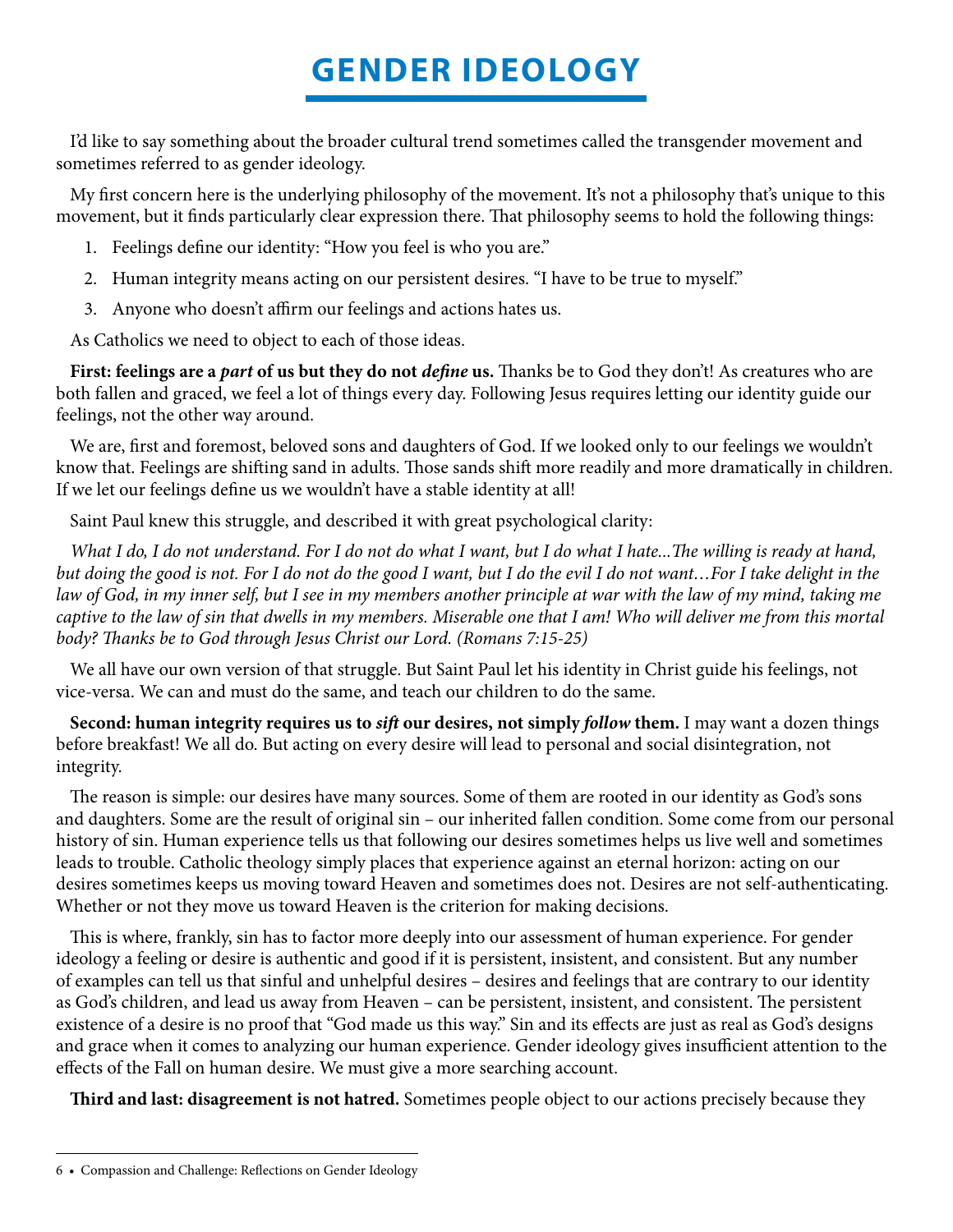love us. To love is to will the good of another. If I love someone then sometimes I need to speak out. Parents, coaches, teachers, brothers and sisters, and friends can respect our freedom even while saying: "I don't think that's good for you. I don't see that bringing out the best in you."

A wide range of human experience tells us that love and disagreement can co-exist. We need to pay closer attention to their legitimate co-existence, and learn how to hold them in proper tension. Labeling someone as a "hater" is simply an easy way to dismiss their unwelcome questions. $5$ 

A few other elements of gender ideology concern me.

**Double Standards:** Media treatments of transgender issues are full of double standards. Two consecutive cover stories in Time Magazine are a good illustration, and can stand for many other examples.

The cover story from March 27 of 2017 ("Beyond He or She") celebrated the fact that, for today's generation of young people, gender is not determined by the physical facts but by how they feel about the facts. The very next cover story, from April 3 of 2017 ("Is Truth Dead?"), chided the president and claimed that, for him, the truth is not determined by the facts but by how he feels about the facts.

Either the truth is determined by the facts or it is not. You can't have it both ways. To say that the truth is determined by the facts in one case and how we feel about the facts in another case is a double standard.

The desire for consistency on this issue is not particular to the Catholic faith, it's just common sense. We can do this gently, but we need to do it repeatedly: we need to object to double standards.

**The Body Matters:** Gender ideology would have us believe that the body can and should be re-shaped according to our desires, and that we can ignore or override the biological differences between women and men.

By contrast, the Catholic faith teaches that those biological differences are profoundly meaningful. Sexual identity is written into every level of our physical being, from chromosomes to hormones to anatomy. We are called to integrate those realities into the psychological and spiritual aspect of our lives, not override them.

Thinking that we can ignore and override the facts about the body is linked with a broader inability to respect the structures written into nature. The link was highlighted by Pope Francis when he wrote:

*The acceptance of our bodies as God's gift is vital for welcoming and accepting the entire world as a gift from the Father and our common home, whereas thinking that we enjoy absolute power over our own bodies turns, often subtly, into thinking that we enjoy absolute power over creation. Learning to accept our body, to care for it and to respect its fullest meaning, is an essential element of any genuine human ecology. (Laudato Si, 155)*

There's a link between the ecological crisis of the body and the ecological crisis of the world. Once again, we can't have it both ways: respect for the one entails respect for the other, and disrespect for one will result in disrespect for the other.

Additionally, if we can ignore differences as fundamental as those between man and woman, only dealing with them after we have re-arranged them according to our desires, it bodes ill for our ability to deal with any differences we can't re-arrange. Again, Pope Francis wrote pointedly about this:

*[V]aluing one's own body in its femininity or masculinity is necessary if I am going to be able to recognize myself in an encounter with someone who is different. In this way we can joyfully accept the specific gifts of another man or woman, the work of God the Creator, and find mutual enrichment. (Laudato Si, 155)*

A world that can't reconcile itself to the differences between women and men will never be able to "celebrate diversity."

**Freedom:** Gender ideology maintains that freedom is a matter of choosing, period. As Catholics we understand freedom to be at once more noble and more nuanced than that.

<sup>5</sup> Besides, if disagreement always indicates hatred, then those who disagree with the Church are equally guilty of hating Catholics.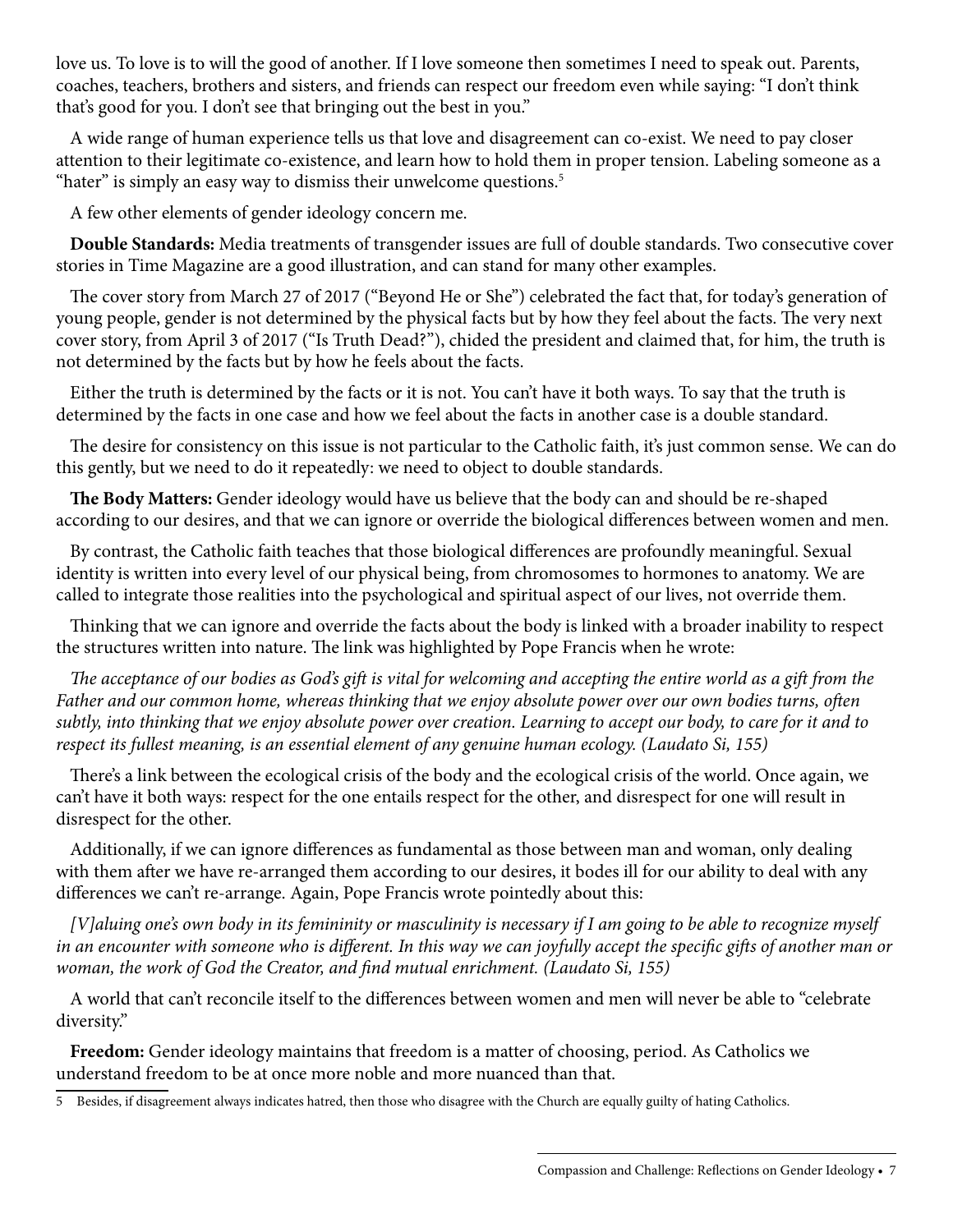Human intellect is perfected by two things together: thinking, and knowing the truth. Human intellect is most fully itself when it has both of these together. Catholic education has always, at its best, striven to perfect the intellect by building up both aspects.

Something similar is true of human freedom. It's not perfected simply in choosing freely. We can all name examples of people freely choosing something that's bad for them and bad for others. Freedom is perfected in the combination of choosing freely and choosing the good.

A simple analogy comes from playing a musical instrument. You don't have more freedom simply because you've never had lessons. You're most free to make beautiful music when you've been trained and learned discipline. The same is true for excellence in human living.

As Catholic education has done for both aspects of the intellectual life, Catholic moral formation has to strive to build up both aspects of human freedom.

**Compassion and Compromise:** Gender ideology asks us to conflate compassion and compromise. It says, in effect: "If you were compassionate you would let me have my way."

Pope Francis, by contrast, has written very clearly about the distinction between the two. For example, he says: "It is one thing to be understanding of human weakness and the complexities of life and another to accept ideologies that attempt to sunder what are inseparable aspects of reality."6 Again, he says: "To show understanding in the face of exceptional situations never implies dimming the light of the fuller ideal, or proposing less than what Jesus offers to the human being." 7

Must we show understanding and compassion? Yes, always! Does that mean compromising what Jesus offers – the union of body and soul, and a profound integration of the physical, psychological and spiritual aspects of our lives? Or accepting false dichotomies, like a division between the sex a person has and the sex a person wants to have, or wants others to perceive the person as having? No, never.

In laying out a better path, Pope Francis turns toward Jesus. So should we. He says:

*[The Synod Fathers] began with the gaze of Jesus and they spoke of how he looked upon the women and men whom he met with love and tenderness, accompanying their steps in truth, patience and mercy as he proclaimed the demands of the Kingdom of God." 8*

There are three key words there: met, accompanied, proclaimed. Gender ideology wants us to meet people where they are, capitulate to their demands, and celebrate them as they are. Jesus calls us to meet people where they are, proclaim the truth of God's plan, and accompany them along the way of that plan.

<sup>6</sup> Amoris Laetitia, 56

<sup>7</sup> Amoris Laetitia, 307.

<sup>8</sup> Amoris Laetitia, 60.

<sup>8 •</sup> Compassion and Challenge: Reflections on Gender Ideology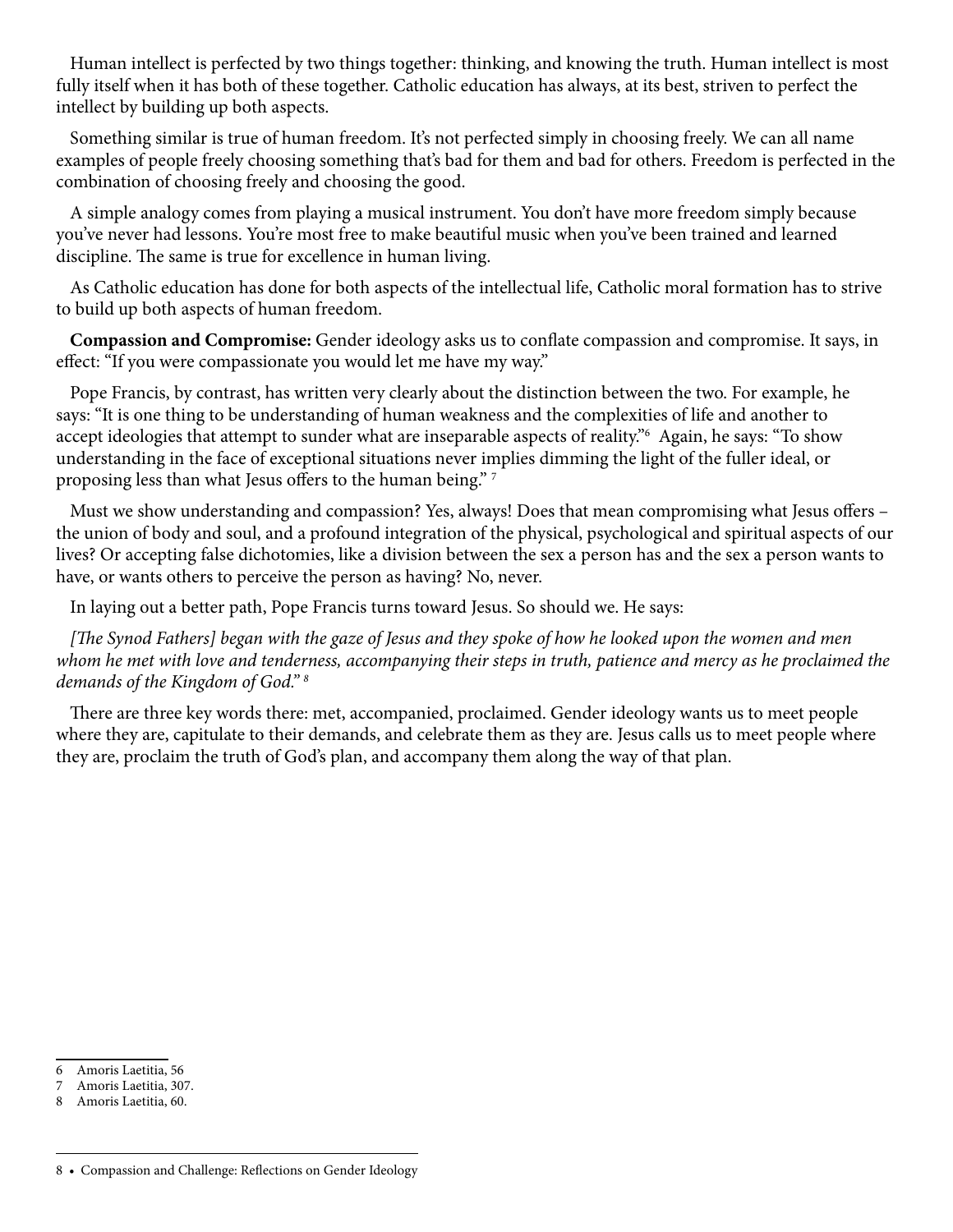*"The acceptance of our bodies as God's gift is vital for welcoming and accepting the entire world as a gift from the Father and our common home, whereas thinking that we enjoy absolute power over our own bodies turns, often subtly, into thinking that we enjoy absolute power over creation. Learning to accept our body, to care for it and to respect its fullest meaning, is an essential element of any genuine human ecology. Also, valuing one's own body in its femininity or masculinity is necessary if I am going to be able to recognize myself in an encounter with someone who is different. In this way we can joyfully accept the specific gifts of another man or woman, the work of God the Creator, and find mutual enrichment. It is not a healthy attitude which would seek to cancel out sexual difference because it no longer knows how to confront it."*

#### **POPE FRANCIS, LAUDATO SI, 155**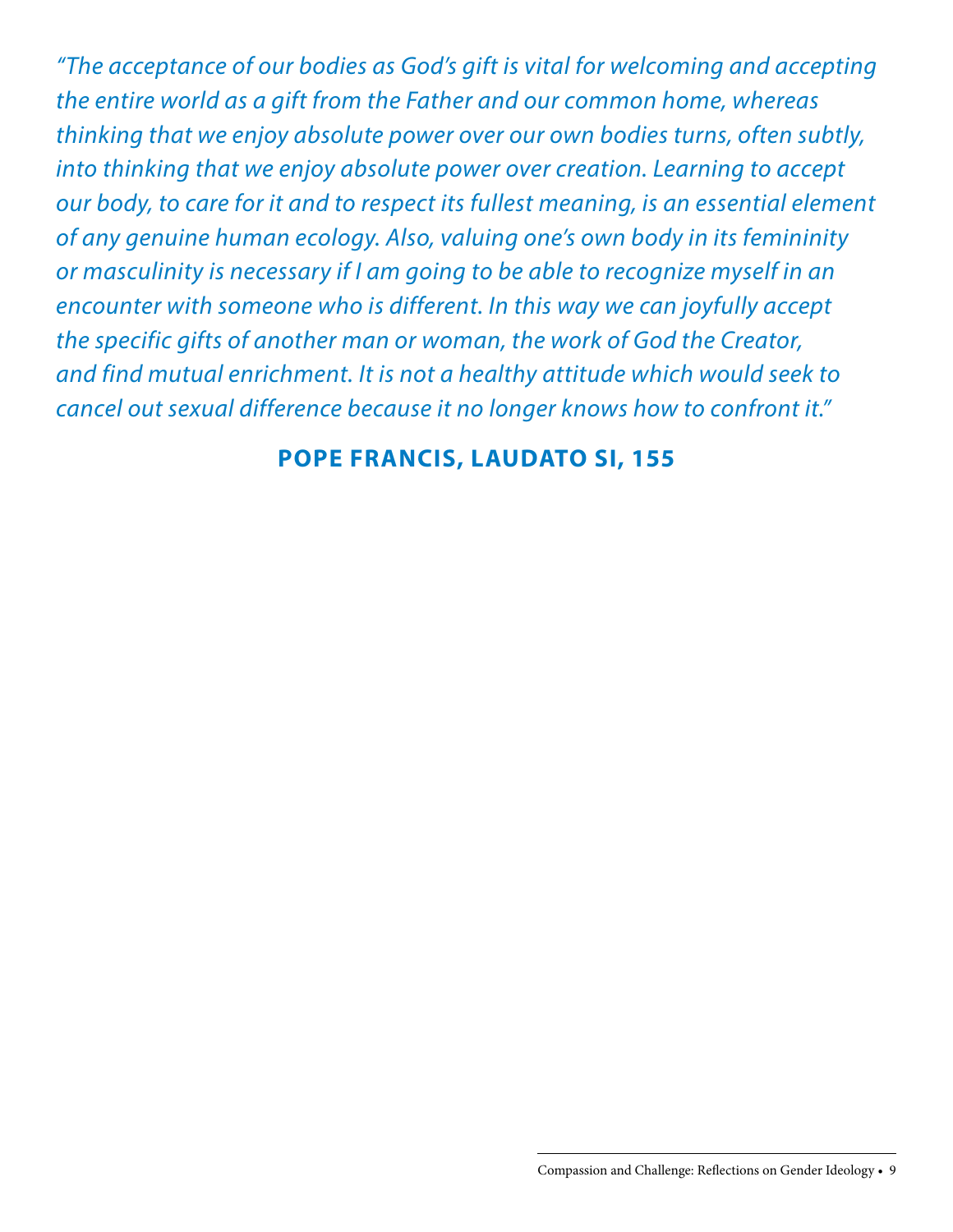# **SOME BASIC GUIDELINES**

The Church's duty is to remain faithful to the Word of God, both to what it contains explicitly and to what it contains implicitly. As we try to do so, it's important that we be faithful to the Word both in what we say and in how we say it.

### **CLARITY: ADHERING TO THE TRUTH ABOUT OUR BODIES**

How do we remain faithful to the Word of God in the practical details of what we say and do with respect to this topic? The fundamental norm is that the biological sex of a person should provide the basis for all our interactions with them.<sup>9</sup>

That means people should be addressed and referred to with pronouns that are consistent with their biological sex in all Catholic programming and events. They should use bathrooms and locker rooms that correspond with their biological sex while on Archdiocesan or Parish properties, or at Archdiocesan or Parish events – thereby affording our bodies the healthy modesty and dignity deserved under such circumstances.

Those who experience discordance with their biological sex should not be denied admission to Catholic schools or participation in Archdiocesan or Parish events as long as they agree to abide by these guidelines. It's important that we be willing to help people in their struggles and questions. Our solution can't be to abandon them, and only welcome them after they've resolved their questions on their own. We want to be with people, and we need to be there for them and with them in the midst of their questions and struggles.

Respectful, critical questioning of Catholic teaching should be welcomed – as long as its intent is to help people come to greater awareness and understanding of the truth. Anyone, however, who insists on open hostility toward or defiance of Church teaching need not be welcomed in Catholic programs.

Clarity is not opposed to compassion. Clarity also comes from God's tender heart. Clarity needs to characterize our witness to the truth about the body.

## **CHARITY: HOW THE TRUTH IS ARTICULATED**

What we say matters. But how we say it matters, too. It's possible to violate our fidelity to God in what we say or fail to say. It's also possible to violate that fidelity in how we say things.

Therefore let me say, with equal conviction: our faithful adherence to the truth about the body must be articulated not only with clarity, but also with a charity – a charity marked by compassion and patience.

Pope Paul VI spoke beautifully about this combination of charity and clarity in Humanae Vitae. While he was speaking to priests, I think his words are equally applicable to all of us. And while he was speaking about the difficulties of married couples, I think his words are equally applicable to the topic of gender. He said:

*Refusal to compromise anything concerning the saving doctrine of Christ is an outstanding act of charity to souls; yet at the same time it is necessary always to combine this with tolerance and charity. When he spoke and associated with Men, the Redeemer Himself exemplified this truth. Coming not to judge the world but to save it, He was severe against sin, but patient and merciful to sinners.*

<sup>9</sup> The Church does not support transgender therapies and/or surgeries that assist a person in "transitioning" his or her sex characteristics. But it does recognize that appropriate medical care is necessary in those rare cases of genetic or physical disorders of sexual development.

<sup>10 •</sup> Compassion and Challenge: Reflections on Gender Ideology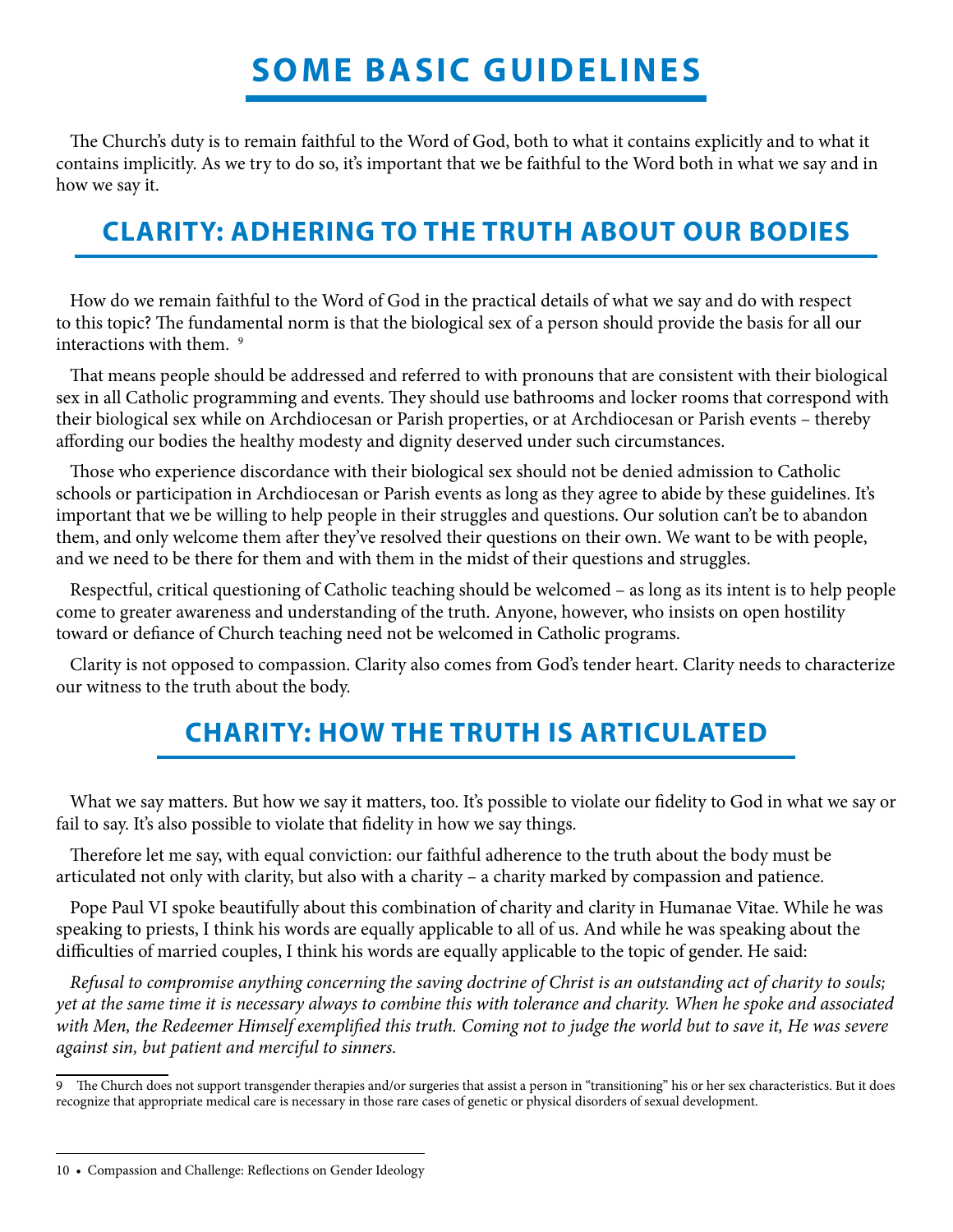*Therefore, let spouses in their times of trouble find in the speech and hearts of their priests the image of the voice and love of our Redeemer.*

*So, Beloved Sons, preach with full confidence and be certain that the Holy Spirit of God, who guides the Magisterium in its teaching, will illuminate the hearts of the faithful and invite them to give their assent. Teach spouses the indispensability of prayer; instruct them properly so that they may come regularly and with great faith to the sacraments of the Eucharist and of penance and that they may never become discouraged because of their weakness. 10*

These words provide a beautiful template for all of us to approach the topic of gender.

Finally, I cannot conclude this section without insisting on one further point. What the Catechism says about our treatment of those who experience same-sex attraction applies with equal force to our treatment of those who are uncomfortable with their biological sex, and those who identify as transgendered. The Church rejects unjust discrimination, and every sign of unjust discrimination against them. 11

Very simply: these are our brothers and sisters. They have been subjected to violence and harassment, which is a violation of their human dignity. We, for our part, must protect them, welcome them into our hearts, and reach out to them in love just as Jesus did. Whether or not we totally understand their experience, and whether or not we agree with the decisions they make, they need to find us offering a safe place in which they can experience the love of God.

#### **SOME SPECIFIC APPLICATIONS**

I make this special appeal to parents and friends: when someone you love is unhappy with their biological sex, listen! Keep the channels of communication open. We can sympathize with their feelings without capitulating to their desires. It's important not to leave them feeling alone.

Keep in mind, however, that there are sometimes other factors involved with gender dysphoria. For example, anxiety and low self-esteem can be factors. Deceptive sources of "information" on the internet or among peers can be factors. Having a sympathetic ear for the person does not mean being inattentive to all the potential factors involved in discomfort with one's biological sex.

On the topic of Pubertal Blockade: I'm not a medical expert, and I can't cover every conceivable medical and pastoral scenario. But the basic approach of the Catholic tradition is and must be a presumption against this intervention. Evidence shows strongly that nearly all those with gender dysphoria who have their normally timed pubertal development artificially stopped go on to take cross-sex hormones. This is not an end we can affirm, so this is not a path we can approve.

I ask Catholic hospitals, physicians, and counselors to use their expertise, fidelity, and creativity to discover and follow paths that can help, paths that are in accord with a genuine Catholic understanding of the person.

On the topic of Cross-Sex Hormones and Surgery I must say, very simply: the Church does not and cannot approve this. The National Catholic Bioethics Center has given excellent guidance which is worth citing at length:

*Taking up or engaging in behavioral changes, including mannerisms, social cues, clothing, or modes of speaking that social mores ascribe to the opposite sex, does not alter the innate sexual identity of the embodied spirit, which is the human person. Hormonal interventions, to block the body's sex-specific hormones or provide the sex-specific hormones of the opposite sex, likewise alter nothing of a person's innate sexual identity … So-called sex reassignment* 

<sup>10</sup> Humanae Vitae, #29. (Dr. Janet Smith translation.)

<sup>11</sup> See Catechism of the Catholic Church, 2358. "Every sign of unjust discrimination in their regard should be avoided."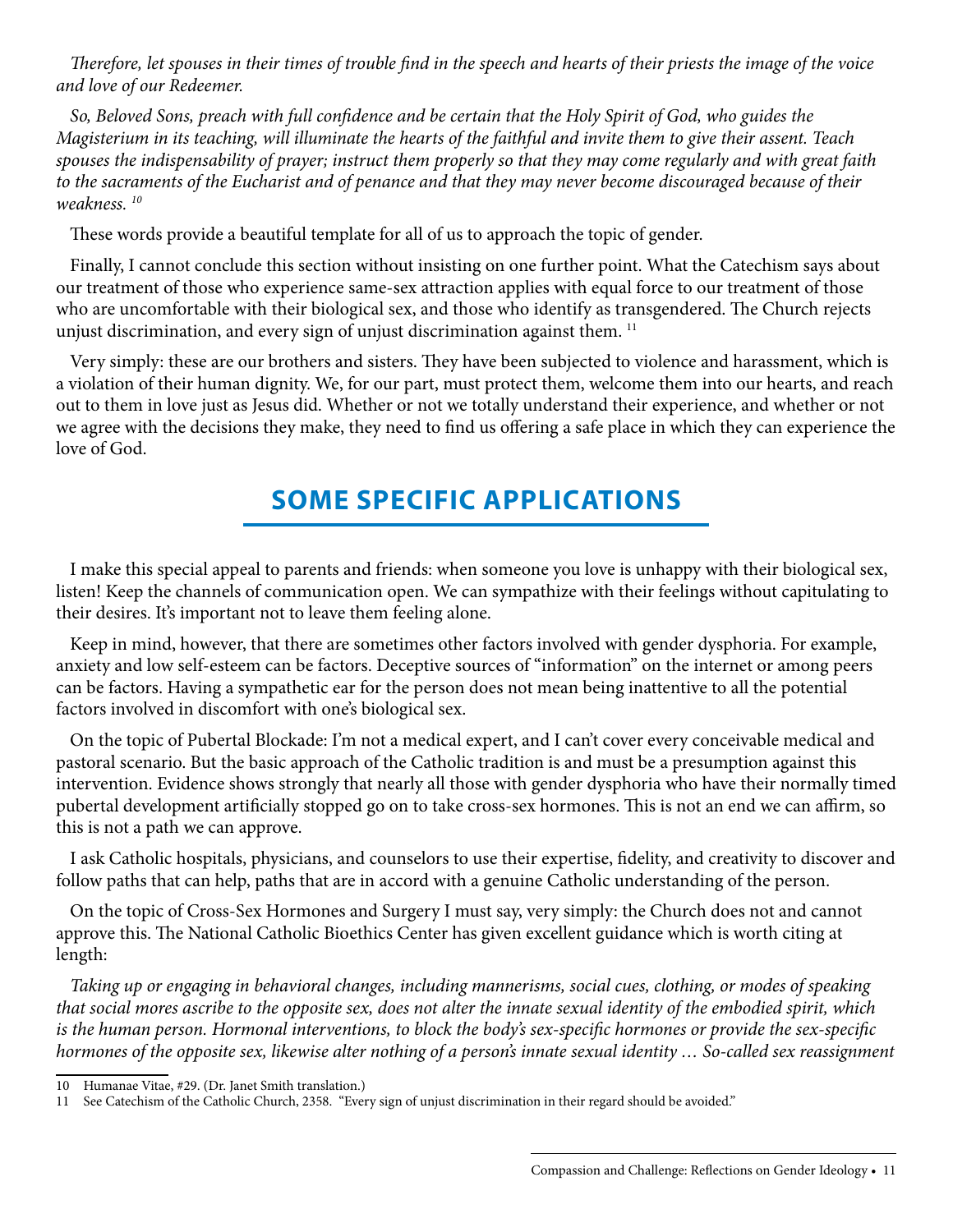*surgeries of any kind, designed to give the body an appearance with more of the culturally expected qualities of the opposite sex, also cannot modify the true sexual identity of the person, who was created male or female.* 

*Directly intending to transition one's given bodily sex into a "new" one (even though this may be perceived as the "real" and "true" one) means intending to alter what is unalterable, to establish a false identity in place of one's true identity, and so to deny and contradict one's own authentic human existence as a male or female body–soul unity. Such an action cannot be consonant with the good of the whole person. 12*

Hormonal and surgical interventions seem to promise hope. But it is, in the end, a false hope because it is not rooted in the truth about the body.

I know that Catholic hospitals, physicians, and counselors have to deal with complex cases. I simply ask you to treat all patients and clients in accord with a genuine Catholic anthropology, with the understanding that anything contrary to Catholic teaching is not genuine care for the person.

Finally, we should also bear in mind a parallel. The Church does not and cannot approve of abortion. After an abortion has taken place, however, the Church continues to care for the person. Healing ministries like Project Rachel and Project Joseph are an important part of the Church's approach to the issue of abortion. Similarly, the Church can and must continue to offer care to those who have taken irreparable steps to alter the sexual appearance and function of their body.

## **CONCLUSION**

Some people are uncomfortable with their biological sex, and some consider themselves as having a gender identity at odds with their biological sex. The world tends to do two things with that: celebrate it or revile it. As Catholics we're called to neither. I ask all of us to take to heart the lesson of Divine Mercy Sunday: let's make a pivot. As we have experienced the merciful love of Jesus, let's bring that merciful love to the world. And let's remember that his love always has two parts: compassion, and the challenging truth about God's plan. If we lack either – the compassion or the challenge – our love isn't fully Christian.

*Do you not know that your body is a temple of the Holy Spirit within you, which you have from God? You are not your own; you were bought with a price. So glorify God in your body." (1 Cor 6:19-20)*

<sup>12</sup> National Catholic Bioethics Center, "Brief Statement on Transgenderism."

<sup>12 •</sup> Compassion and Challenge: Reflections on Gender Ideology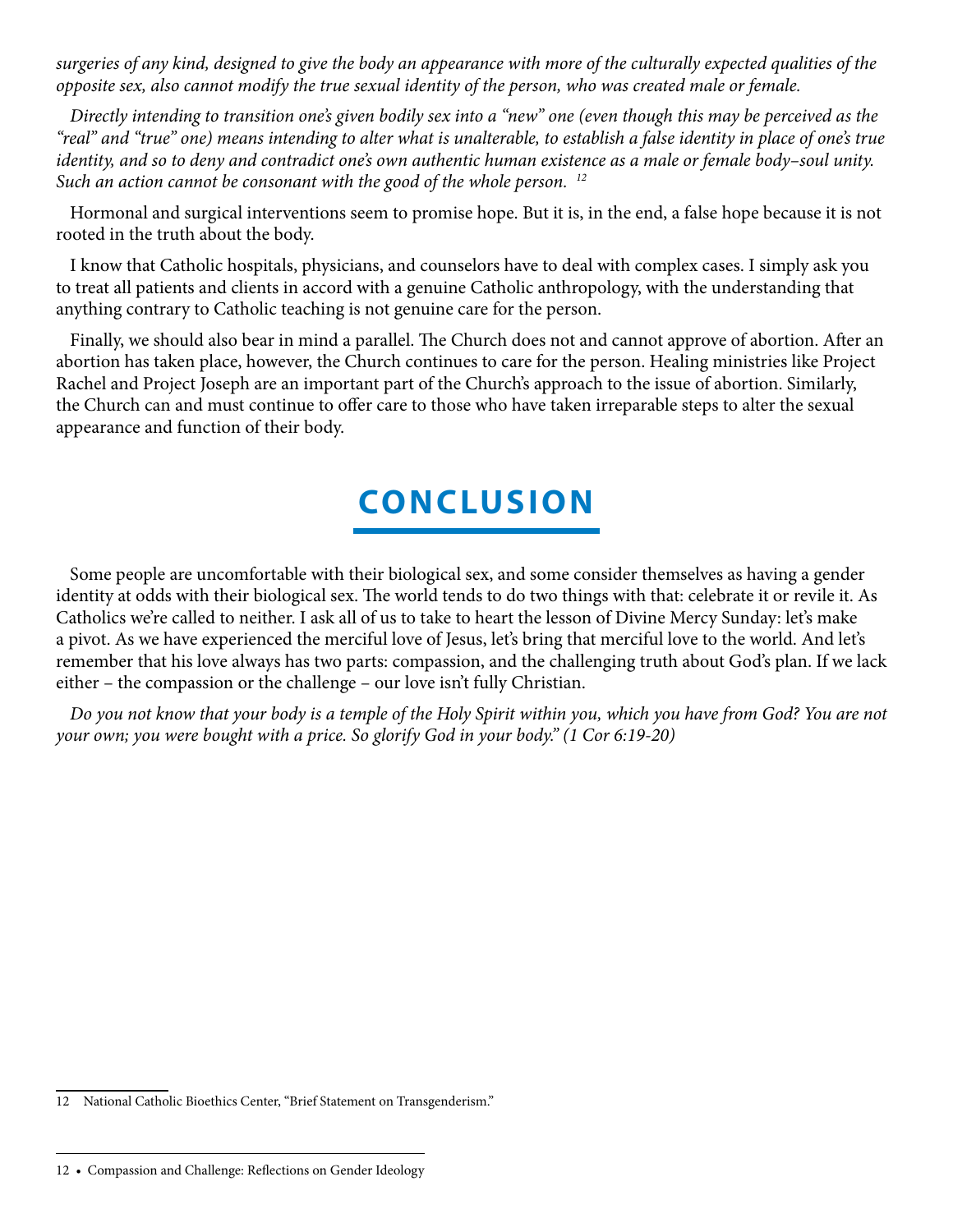## **RESOURCES**

#### **BASIC DOCUMENTS**

• Responding to the Transgender Issue: Parent Resource Guide. Minnesota Family Council, 2019. **https:// genderresourceguide.com/**

• Gender Theory / Gender Ideology: Select Teaching Resources. United States Conference of Catholic Bishops. **http://www.usccb.org/issues-and-action/marriage-and-family/marriage/promotion-and-defense-of-marriage/ upload/**

**Gender-Ideology-Select-Teaching-Resources.pdf**

• Brief Statement on Transgenderism. National Catholic Bioethics Center. **https://www.ncbcenter.org/resources/news/ ncbcs-brief-statement-transgenderism/**

• Accompanying Those with Same-Sex Attractions: A Guide for Catholics. David Prosen, 2019.

### **CATHOLIC WEBSITES**

• Catholic Women's Forum **https://catholicwomensforum.org/resources/** 

• Eden Invitation: "Celebrating personal integration and promoting solidarity beyond the LGBT+ paradigm." **https://www.edeninvitation.com/** 

• Net Ministries YDisciple Training: Walking with Teens & the LGBTQ Experience **https://www.ydisciple.tv/ programs/lgbtq-training-collection** (Requires Login credentials)

• National Catholic Bioethics Center: Resources on Gender Identity Issues **https://www.ncbcenter.org/resources/information-topic/gender-identity/**